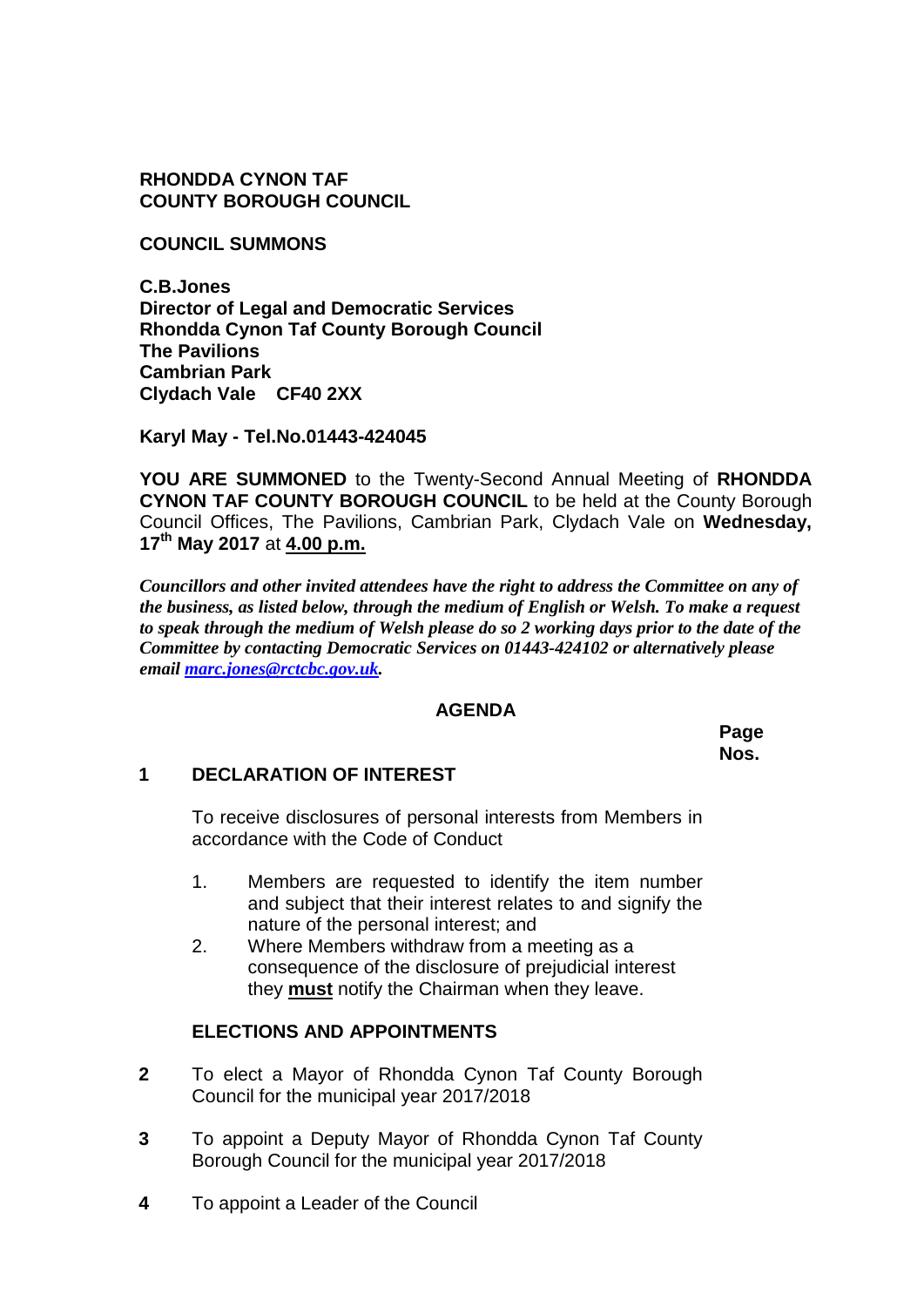# **5 EXECUTIVE FUNCTIONS**

To note the Leader's Scheme of Executive Delegations, including appointments to the Cabinet, to be presented by the Leader at the meeting of the Council

## **6 PROPOSED AMENDMENTS TO THE COUNCIL'S CONSTITUTION**

To consider the report of the Director, Legal & Democratic **1 – 10 Services** 

#### **7 APPOINTMENT OF COMMITTEES 2017-2018**

To consider the report of the Director, Legal & Democratic **11 - 14 Services** 

#### **8 MEMBERSHIP OF THE STANDARDS COMMITTEE**

To consider the report of the Director, Legal & Democratic **15 - 18 Services** 

#### **9 QUASI JUDICIAL BODIES/AD HOC COMMITTEES 2017- 2018**

To consider the report of the Director, Legal & Democratic Services **19 -20**

#### **10 THE POLITICAL BALANCE OF THE COUNCIL**

To consider the report of the Director, Legal & Democratic Services **21-26**

#### **11 APPOINTMENT OF CHAIRS AND VICE-CHAIRS 2017-2018**

To consider the report of the Director, Legal & Democratic **Services 27-32**

## **12 MEMBERS' SALARIES AND ALLOWANCES – THE INDEPENDENT REMUNERATION PANEL FOR WALES' NINTH ANNUAL REPORT**

To consider the joint report of the Group Director, Corporate & Frontline Services and the Director, Legal & Democratic Services. **33-50**

## **13 CALENDAR OF MEETINGS 2017-2018**

To consider the report of the Director, Legal & Democratic Services relating to the proposed calendar of meetings for the 2017-2018 municipal year **51-70**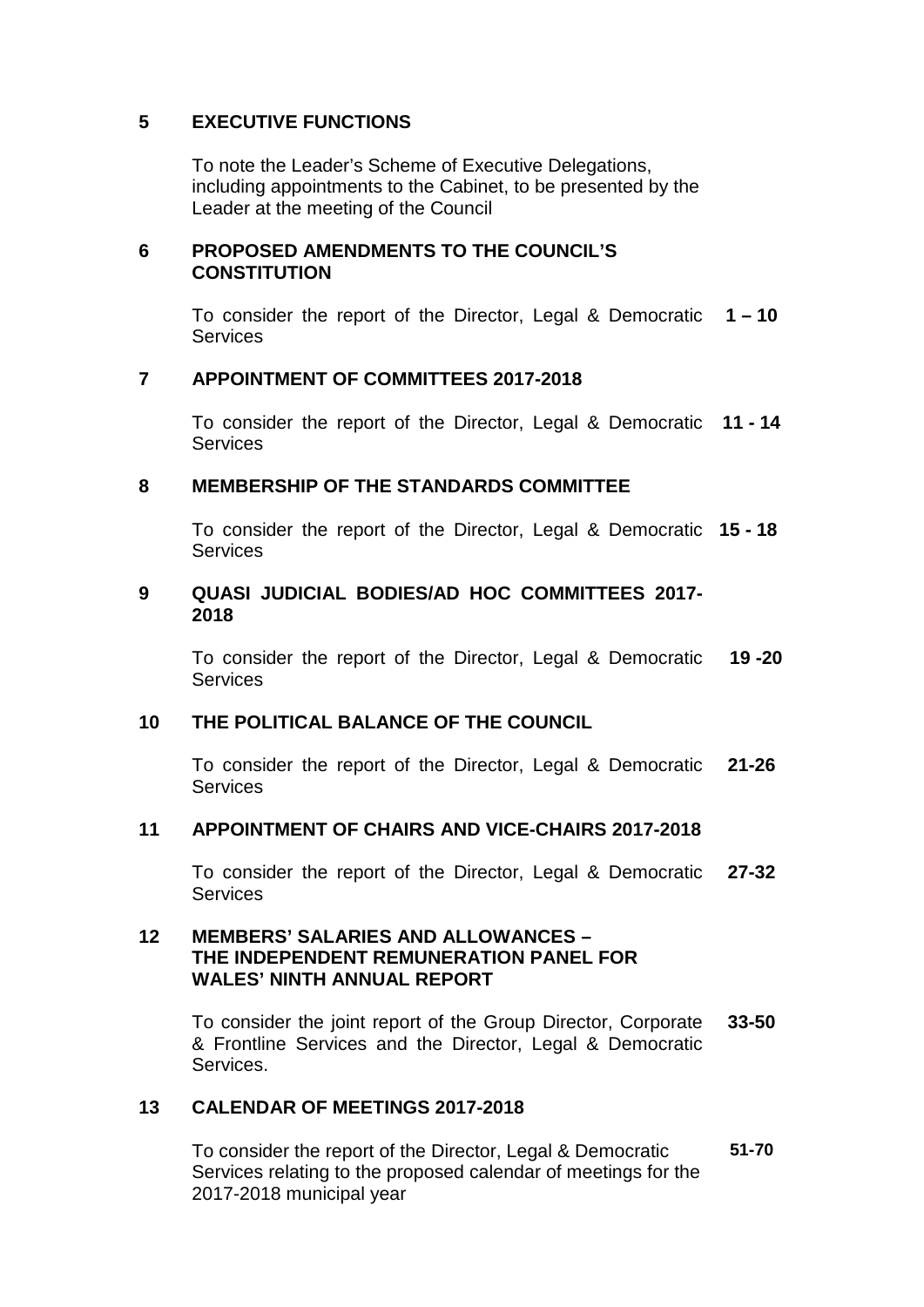## **14 APPOINTMENTS TO NON-EXECUTIVE JOINT COMMITTEES 2017-2018**

To appoint the Council's representatives to the following non-Executive Joint Committees

- (a) **Combined Fire Authority for South Wales** 4 representatives
- (b) **Brecon Beacons National Park Authority** 1 **Representative**

#### **15 APPOINTMENTS TO THE POLICE CRIME PANEL 2017/2018**

To appoint two representatives (1 Labour Member and 1 Plaid Cymru Member) to the Police Crime Panel

## **16 APPOINTMENTS TO THE CWM TAF COMMUNITY HEALTH COUNCIL**

To appoint three representatives to the Cwm Taf Community Health Council – 4 year term

# **17 APPOINTMENTS TO OUTSIDE BODIES**

To appoint representatives to the following Outside Bodies:

## **Education & Lifelong Learning**

- 1. **Welsh Joint Education Committee** (1 Representative) (4 year term)
- 2. **Board of Governors – Coleg Morganwg** (2 Representatives – 1 Member and 1 Officer) (4 year term)
- 3. **Welsh Books** (1 Representative) (3 year term)

## **Corporate and Frontline Services Group**

- 4. **Consortium Local Authority Wales (C.L.A.W.)**  (1 representative) (Annual Term)
- 5. **Business in Focus** (1 Representative) (3 year term)
- 6. **Joint Council for Wales** (2 representatives) (Annual Term)
- 7. **Welsh Local Government Association**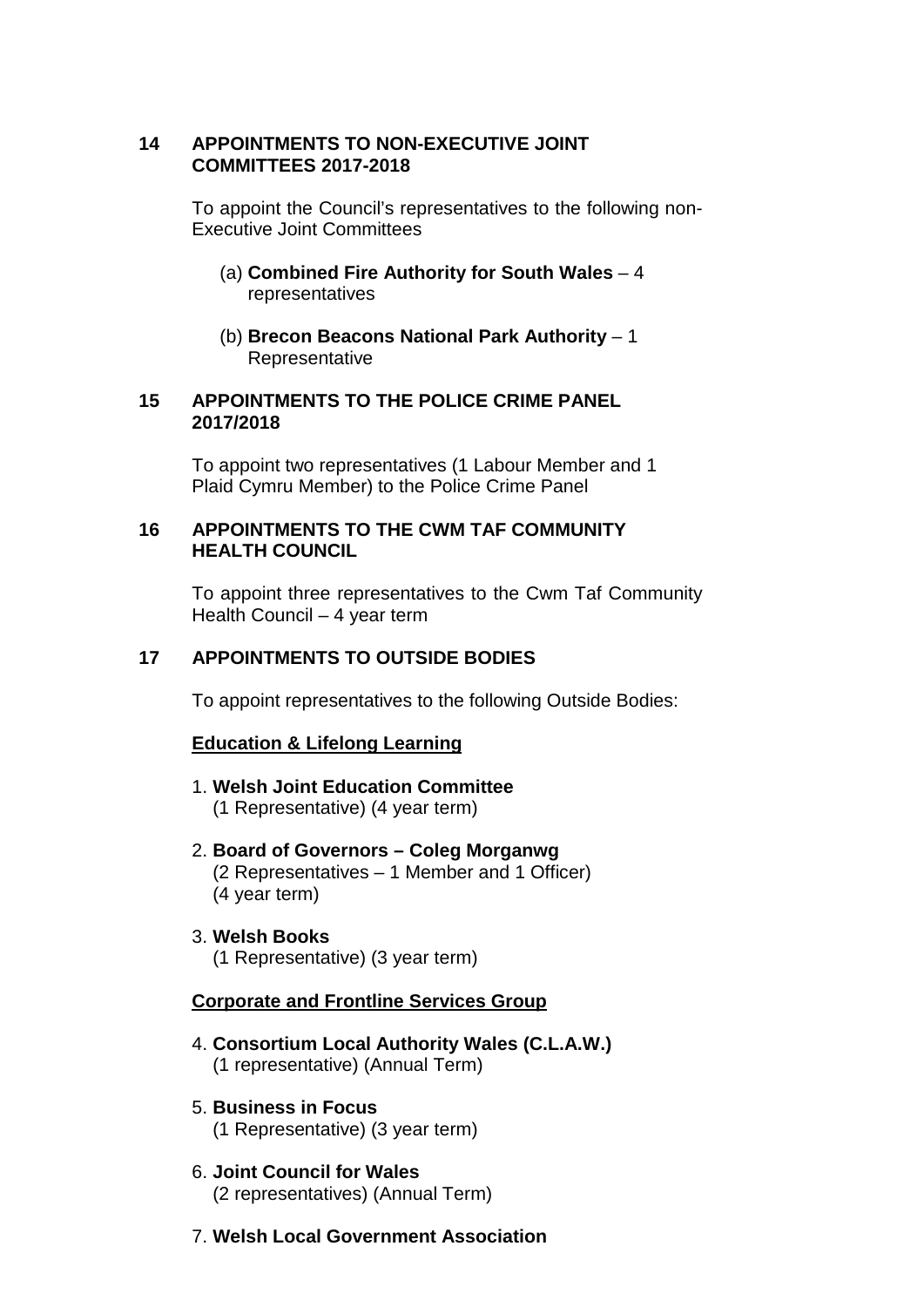(5 representatives) (Annual Term)

8. **Welsh Local Government Association Co-ordinating Committee**

(1 representative + 1 Substitute) (Annual Term)

- 9. **Wales Co-op Centre Board** (1 representative) (Annual Term)
- 10. **Edward Thomas Charity** (4 representatives) (Annual Term)
- 11. **The Alliance**  (3 representatives) (Annual Term)
- 12. **Tower Site Liaison Committee** (3 Members) (Annual Term)
- 13. **Reserve Forces & Cadets Association** (1 Representative) (4 year term)
- 14. **South Wales Economic Forum** (1 Representative) (4 year term)
- 14. **Judges Hall Trust** (3 Representatives) (4 year term)
- 15. **Welsh Centre for International Affairs** (1 Representative) (4 year term)
- 16. **Allotments Society** (1 Representative) (4 year term)
- 17.**Valuation Tribunal Wales – Appointments Panel** (1 Representative) (1 year term)

#### **Community & Children's Services Group**

- 18. **Community Chest** (3 representatives) (3 year term)
- 19. **Age Concern Cymru** (1 representative) (Annual Term)
- 20. **Cynon Valley Indoor Bowls Committee**  (1 representative) (Annual Term)
- 21. **Rhondda Cynon Taf Community Arts – Executive Committee** (1 representative) (Annual Term)
- 22. **Trivalis (formally RCT Homes)** (3 Members and 1 Officer) (3 year term)